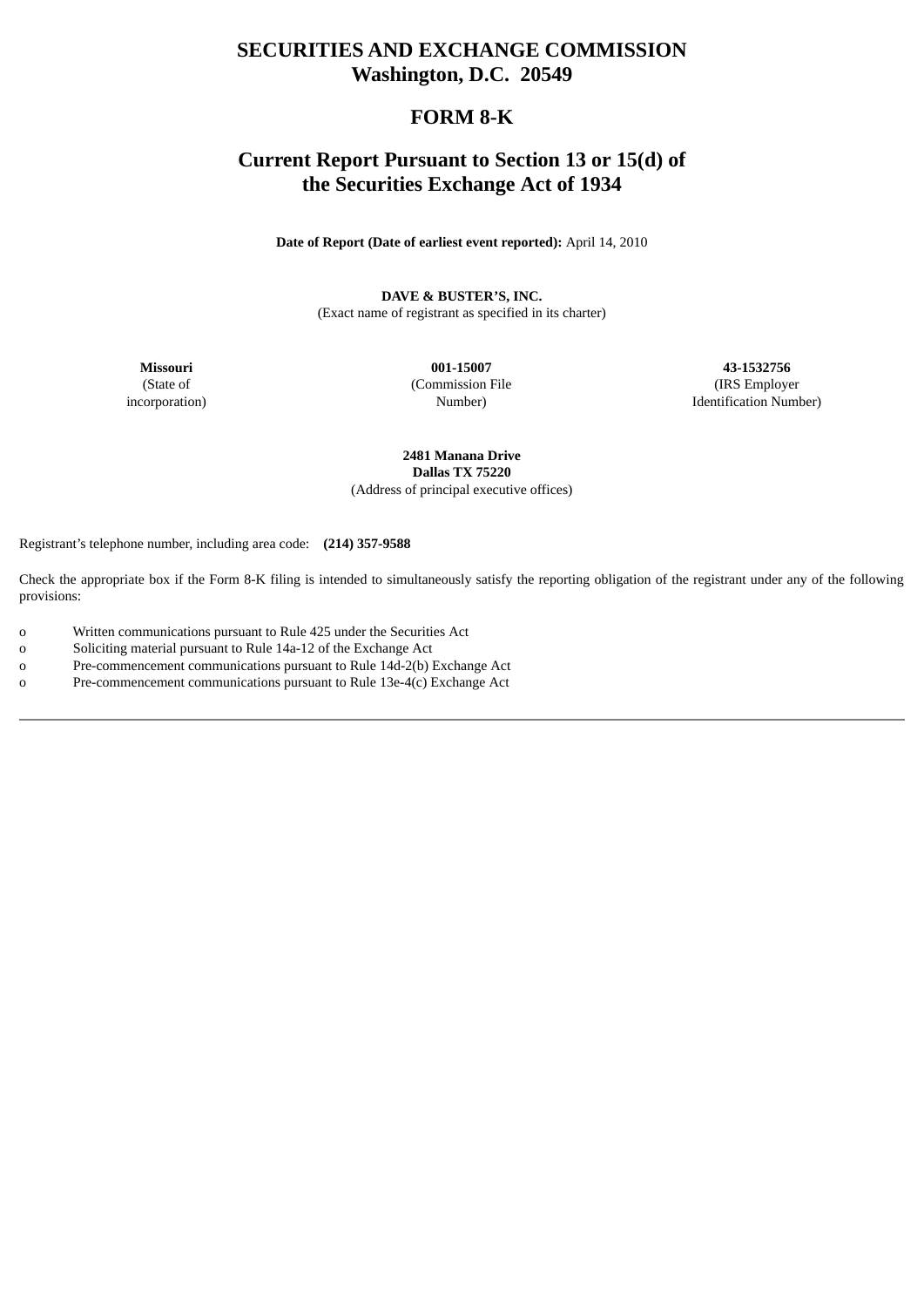#### **Item 2.02. Results of Operations and Financial Condition.**

The information contained in Item 2.02 of this Current Report on Form 8-K, including the Exhibit attached hereto, is being furnished and shall not deemed to be "filed" for the purposes of Section 18 of the Securities Exchange Act of 1934, as amended, or otherwise subject to the liabilities of that Section. Furthermore, the information contained in Item 2.02 of this Current Report on Form 8-K shall not be deemed to be incorporated by reference into any registration statement or other document filed pursuant to the Securities Act of 1933, as amended.

On April 14, 2010, Dave & Buster's, Inc. issued a press release announcing its fourth quarter and fiscal year-end 2009 results. A copy of this Press Release is attached hereto as Exhibit 99.

## **Item 9.01. Financial Statements and Exhibits.**

- (d) Exhibits.
	- 99 Press release dated April 14, 2010.

### **SIGNATURES**

Pursuant to the requirements of the Securities Exchange Act of 1934, the registrant has duly caused this report to be signed on its behalf by the undersigned hereunto duly authorized.

DAVE & BUSTER'S, INC.

Date: April 16, 2010 By: /s/ Jay L. Tobin

Jay L. Tobin Senior Vice President, General Counsel and Secretary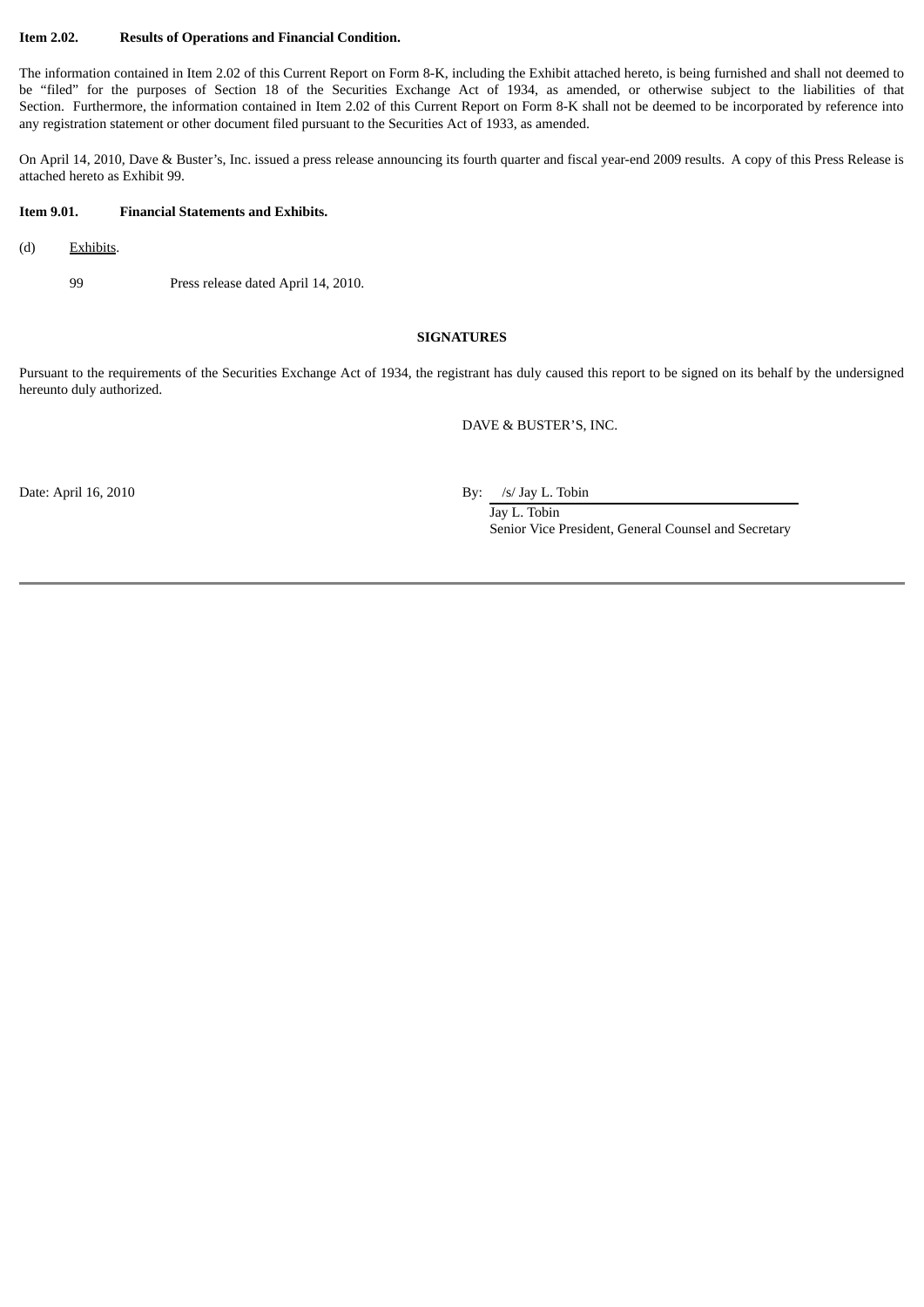

# **News Release**

*For further information contact: Jeff Elliott or Geralyn DeBusk Halliburton Investor Relations 972-458-8000*

## Dave & Buster's, Inc. Reports Fourth Quarter and Fiscal Year 2009 Financial Results

DALLAS—April 14, 2010—Dave & Buster's, Inc., a leading operator of high volume entertainment/dining complexes, today announced results for its fourth quarter and fiscal year ended January 31, 2010.

Total revenues decreased 0.9% to \$133.6 million in the fourth quarter of 2009, compared to \$134.9 million in the fourth quarter of 2008. This revenue decline was comprised primarily of a 5.8% decrease in comparable store sales offset by a \$6.1 million increase in revenues from non-comparable operations. Total Food and Beverage revenues decreased 3.4%, while revenues from Amusements and Other increased 2.0%.

EBITDA (Modified) for the fourth quarter of 2009 of \$23.4 million was greater than prior year EBITDA (Modified) of \$22.3 million by 5.1%. Adjusted EBITDA, which excludes Pre-opening costs, expense reimbursements to affiliates and non-recurring charges, decreased 3.6% to \$24.6 million versus \$25.5 million in the fourth quarter of fiscal 2008.

Total revenues for the 52-week period decreased 2.4% to \$520.8 million from \$533.4 million for the comparable period last year. This revenue reduction was comprised of a 7.8% decrease in comparable store sales partially offset by a \$27.8 million increase in revenues from non-comparable operations. Total Food and Beverage revenues decreased 5.2%, while revenues from Amusements and Other increased 0.9%.

EBITDA (Modified) for the 52-week period of \$77.1 million was less than prior year EBITDA (Modified) of \$80.0 million by 3.6%. Adjusted EBITDA decreased 4.1% to \$82.2 million, versus \$85.7 million for the comparable period last year.

"Given the unprecedented environment we faced in 2009, we are very pleased that we were able to continue our unit growth, improve our operating margins, and also deliver over \$82 million in Adjusted EBITDA for the year," said Steve King, Chief Executive Officer

#### Non-GAAP Financial Measures

A reconciliation of EBITDA (Modified) and Adjusted EBITDA to net income, the most directly comparable financial measure presented in accordance with GAAP, is set forth in the attachment to this release.

The Company will hold a conference call to discuss fourth quarter results on Wednesday, April 14, 2010, at 10:00 a.m. Central Time (11:00 a.m. Eastern Time). To participate in the conference call, please dial (866) 765-2661a few minutes prior to the start time and reference code #68005867. Additionally, a live and archived webcast of the conference call will be available on the Company's Web site, www.daveandbusters.com.

Celebrating over 27 years of operations, Dave & Buster's was founded in 1982 and is one of the country's premier entertainment/dining concepts. We currently operate 56 locations and franchise one location in the United States and in Canada. More information on the Company is available on the Company's Web site, www.daveandbusters.com.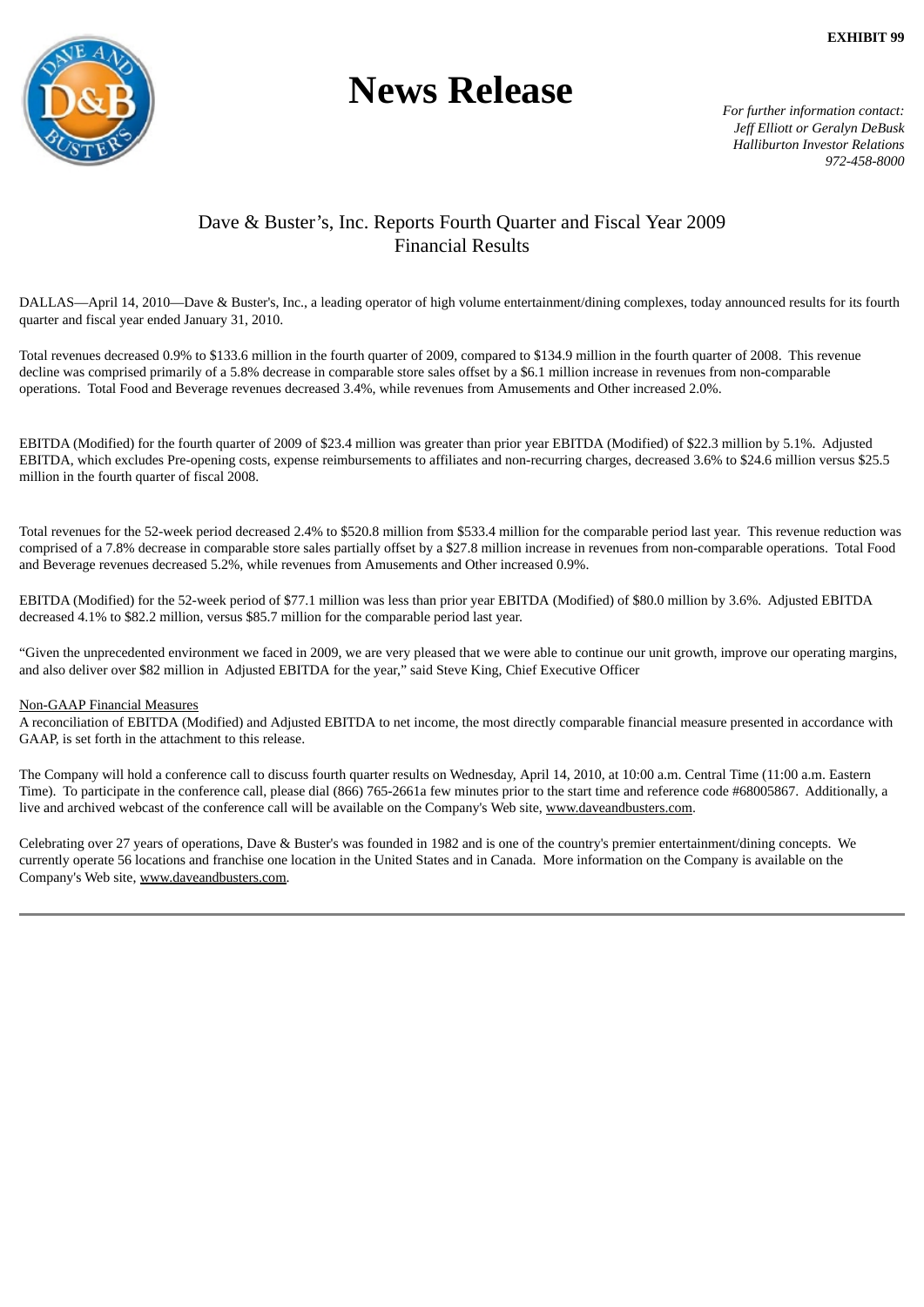The statements contained in this release that are not historical facts are forward-looking statements. These forward-looking statements involve risks and uncertainties and, consequently, could be affected by our level of indebtedness, general business and economic conditions, the impact of competition, the seasonality of the company's business, adverse weather conditions, future commodity prices, guest and employee complaints and litigation, fuel and utility costs, labor costs and availability, changes in consumer and corporate spending, changes in demographic trends, changes in governmental regulations, *unfavorable publicity, our ability to open new stores, and acts of God.*

#### **DAVE & BUSTER'S, INC. Condensed Consolidated Balance Sheets** (in thousands)

| <b>ASSETS</b>                               | <b>January 31, 2010</b> |         | <b>February 1, 2009</b> |         |
|---------------------------------------------|-------------------------|---------|-------------------------|---------|
| Current assets:                             |                         |         |                         |         |
| Cash and cash equivalents                   | \$                      | 16,682  | \$                      | 8,534   |
| Other current assets                        |                         | 30,104  |                         | 30,619  |
| Total current assets                        | \$                      | 46,786  |                         | 39,153  |
| Property and equipment, net                 |                         | 294,151 |                         | 296,805 |
| Intangible and other assets, net            |                         | 142,703 |                         | 144,978 |
| Total assets                                | S.                      | 483,640 | S.                      | 480,936 |
| <b>LIABILITIES AND STOCKHOLDERS' EQUITY</b> |                         |         |                         |         |
| Total current liabilities                   | \$                      | 74,805  | - \$                    | 74,349  |
| Other long-term liabilities                 |                         | 89,775  |                         | 85,314  |
| Long-term debt, less current liabilities    |                         | 226,414 |                         | 229,250 |
| Stockholders' equity                        |                         | 92,646  |                         | 92,023  |
| Total liabilities and stockholders' equity  |                         | 483,640 | \$                      | 480,936 |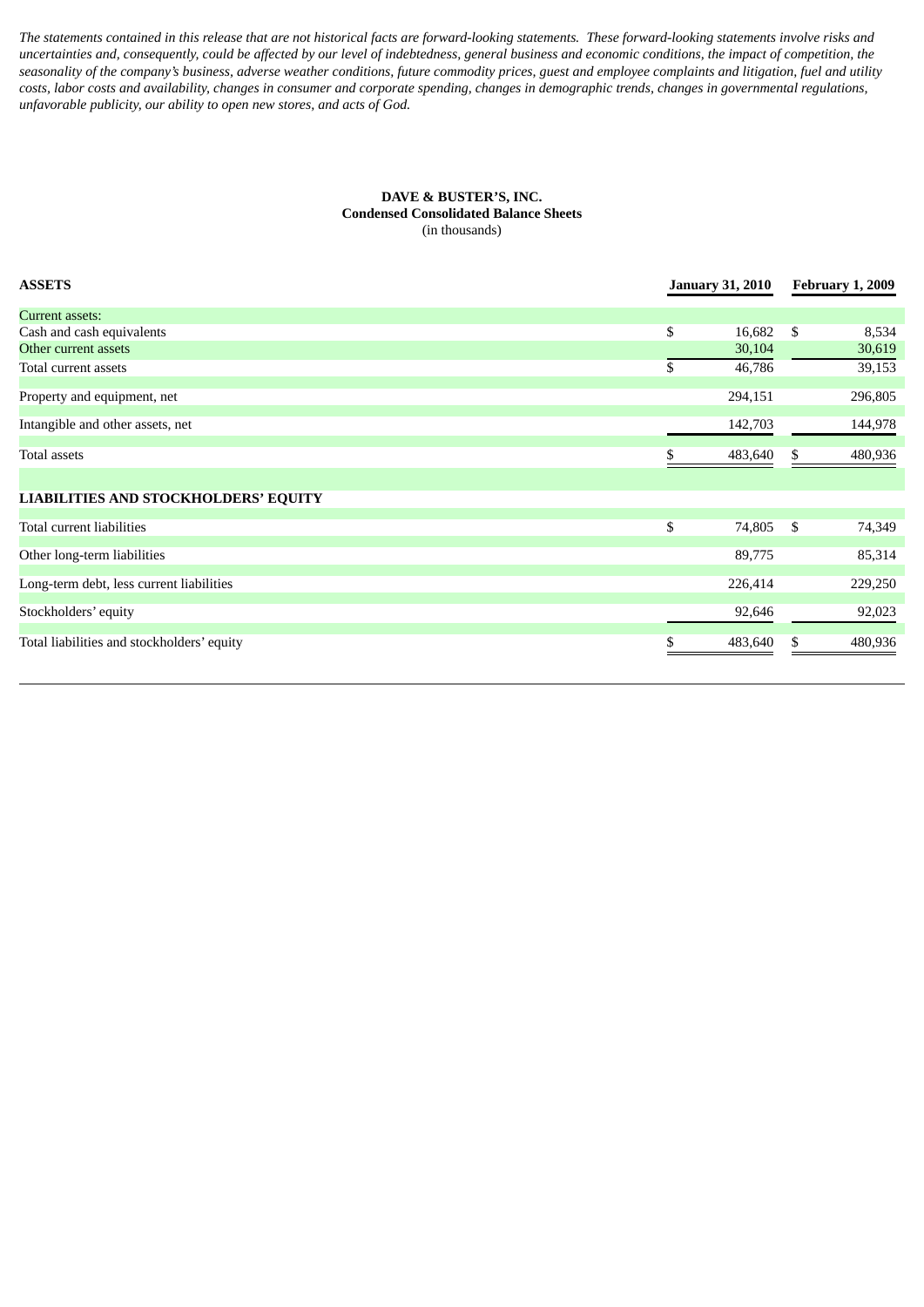## **DAVE & BUSTER'S, INC. Consolidated Statements of Operations** (dollars in thousands) (unaudited)

| 53.7%<br>Food and beverage revenues<br>\$<br>71,833<br>74,348<br>-\$<br>Amusement and other revenues<br>61,812<br>46.3%<br>60,570<br>133,645<br>100.0%<br>134,918<br>27,340<br>20.5%<br>26,422<br>Cost of products<br>74,612<br>55.8%<br>75,800<br>Store operating expenses<br>6.1%<br>9,742<br>General and administrative expenses<br>8,158<br>Depreciation and amortization<br>13,825<br>10.3%<br>12,866<br>700<br>0.5%<br>1,121<br>124,635<br>93.2%<br>125,951<br>6.8%<br>9,010<br>8,967<br>Operating income<br>5,340<br>4.0%<br>7,224<br>Income before provision for income taxes<br>3,670<br>2.8%<br>1,743<br>2.8%<br>382<br>3,760<br>$\overline{(0.0)}\%$ \$<br>\$<br>1,361<br>(90)<br>Other information:<br>56<br>52<br>Stores open at end of period (1)<br>\$<br>(90)<br>\$<br>1,361<br>3,760<br>382<br>Add back: Income tax provision<br>5,340<br>7,224<br>Interest expense, net<br>Depreciation and amortization<br>13,825<br>12,866<br>330<br>Loss on asset disposal<br>362<br>Gain on acquisition of limited partnership<br>Share-based compensation<br>247<br>74<br><b>Currency transaction loss</b><br>16<br>$\mathbf{1}$<br>23,413<br>22,285<br>700<br>1,121<br>Add back: Pre-opening costs<br>Wellspring expense reimbursement:<br>187<br>187<br><b>Direct Expense</b><br>985<br>155<br><b>Third Party Expense</b><br>101<br>906<br>Severance<br>Adjusted EBITDA (2)<br>\$<br>24,556<br>25,484<br>\$ |  | 13 Weeks Ended<br><b>January 31, 2010</b> |  |  | <b>13 Weeks Ended</b><br><b>February 1, 2009</b> |        |  |
|----------------------------------------------------------------------------------------------------------------------------------------------------------------------------------------------------------------------------------------------------------------------------------------------------------------------------------------------------------------------------------------------------------------------------------------------------------------------------------------------------------------------------------------------------------------------------------------------------------------------------------------------------------------------------------------------------------------------------------------------------------------------------------------------------------------------------------------------------------------------------------------------------------------------------------------------------------------------------------------------------------------------------------------------------------------------------------------------------------------------------------------------------------------------------------------------------------------------------------------------------------------------------------------------------------------------------------------------------------------------------------------------------------------------|--|-------------------------------------------|--|--|--------------------------------------------------|--------|--|
|                                                                                                                                                                                                                                                                                                                                                                                                                                                                                                                                                                                                                                                                                                                                                                                                                                                                                                                                                                                                                                                                                                                                                                                                                                                                                                                                                                                                                      |  |                                           |  |  |                                                  | 55.1%  |  |
| <b>Total revenues</b><br>Pre-opening costs<br>Total operating expenses<br>Interest expense, net<br>Income tax provision<br>Net income (loss)<br>The following table sets forth a reconciliation of net income (loss) to EBITDA (Modified) and Adjusted EBITDA for the periods shown:<br>Total net income (loss)<br>EBITDA (Modified) (2)                                                                                                                                                                                                                                                                                                                                                                                                                                                                                                                                                                                                                                                                                                                                                                                                                                                                                                                                                                                                                                                                             |  |                                           |  |  |                                                  | 44.9%  |  |
|                                                                                                                                                                                                                                                                                                                                                                                                                                                                                                                                                                                                                                                                                                                                                                                                                                                                                                                                                                                                                                                                                                                                                                                                                                                                                                                                                                                                                      |  |                                           |  |  |                                                  | 100.0% |  |
|                                                                                                                                                                                                                                                                                                                                                                                                                                                                                                                                                                                                                                                                                                                                                                                                                                                                                                                                                                                                                                                                                                                                                                                                                                                                                                                                                                                                                      |  |                                           |  |  |                                                  | 19.6%  |  |
|                                                                                                                                                                                                                                                                                                                                                                                                                                                                                                                                                                                                                                                                                                                                                                                                                                                                                                                                                                                                                                                                                                                                                                                                                                                                                                                                                                                                                      |  |                                           |  |  |                                                  | 56.2%  |  |
|                                                                                                                                                                                                                                                                                                                                                                                                                                                                                                                                                                                                                                                                                                                                                                                                                                                                                                                                                                                                                                                                                                                                                                                                                                                                                                                                                                                                                      |  |                                           |  |  |                                                  | 7.2%   |  |
|                                                                                                                                                                                                                                                                                                                                                                                                                                                                                                                                                                                                                                                                                                                                                                                                                                                                                                                                                                                                                                                                                                                                                                                                                                                                                                                                                                                                                      |  |                                           |  |  |                                                  | 9.5%   |  |
|                                                                                                                                                                                                                                                                                                                                                                                                                                                                                                                                                                                                                                                                                                                                                                                                                                                                                                                                                                                                                                                                                                                                                                                                                                                                                                                                                                                                                      |  |                                           |  |  |                                                  | 0.8%   |  |
|                                                                                                                                                                                                                                                                                                                                                                                                                                                                                                                                                                                                                                                                                                                                                                                                                                                                                                                                                                                                                                                                                                                                                                                                                                                                                                                                                                                                                      |  |                                           |  |  |                                                  | 93.3%  |  |
|                                                                                                                                                                                                                                                                                                                                                                                                                                                                                                                                                                                                                                                                                                                                                                                                                                                                                                                                                                                                                                                                                                                                                                                                                                                                                                                                                                                                                      |  |                                           |  |  |                                                  | 6.7%   |  |
|                                                                                                                                                                                                                                                                                                                                                                                                                                                                                                                                                                                                                                                                                                                                                                                                                                                                                                                                                                                                                                                                                                                                                                                                                                                                                                                                                                                                                      |  |                                           |  |  |                                                  | 5.4%   |  |
|                                                                                                                                                                                                                                                                                                                                                                                                                                                                                                                                                                                                                                                                                                                                                                                                                                                                                                                                                                                                                                                                                                                                                                                                                                                                                                                                                                                                                      |  |                                           |  |  |                                                  | 1.3%   |  |
|                                                                                                                                                                                                                                                                                                                                                                                                                                                                                                                                                                                                                                                                                                                                                                                                                                                                                                                                                                                                                                                                                                                                                                                                                                                                                                                                                                                                                      |  |                                           |  |  |                                                  | 0.3%   |  |
|                                                                                                                                                                                                                                                                                                                                                                                                                                                                                                                                                                                                                                                                                                                                                                                                                                                                                                                                                                                                                                                                                                                                                                                                                                                                                                                                                                                                                      |  |                                           |  |  |                                                  | 1.0%   |  |
|                                                                                                                                                                                                                                                                                                                                                                                                                                                                                                                                                                                                                                                                                                                                                                                                                                                                                                                                                                                                                                                                                                                                                                                                                                                                                                                                                                                                                      |  |                                           |  |  |                                                  |        |  |
|                                                                                                                                                                                                                                                                                                                                                                                                                                                                                                                                                                                                                                                                                                                                                                                                                                                                                                                                                                                                                                                                                                                                                                                                                                                                                                                                                                                                                      |  |                                           |  |  |                                                  |        |  |
|                                                                                                                                                                                                                                                                                                                                                                                                                                                                                                                                                                                                                                                                                                                                                                                                                                                                                                                                                                                                                                                                                                                                                                                                                                                                                                                                                                                                                      |  |                                           |  |  |                                                  |        |  |
|                                                                                                                                                                                                                                                                                                                                                                                                                                                                                                                                                                                                                                                                                                                                                                                                                                                                                                                                                                                                                                                                                                                                                                                                                                                                                                                                                                                                                      |  |                                           |  |  |                                                  |        |  |
|                                                                                                                                                                                                                                                                                                                                                                                                                                                                                                                                                                                                                                                                                                                                                                                                                                                                                                                                                                                                                                                                                                                                                                                                                                                                                                                                                                                                                      |  |                                           |  |  |                                                  |        |  |
|                                                                                                                                                                                                                                                                                                                                                                                                                                                                                                                                                                                                                                                                                                                                                                                                                                                                                                                                                                                                                                                                                                                                                                                                                                                                                                                                                                                                                      |  |                                           |  |  |                                                  |        |  |
|                                                                                                                                                                                                                                                                                                                                                                                                                                                                                                                                                                                                                                                                                                                                                                                                                                                                                                                                                                                                                                                                                                                                                                                                                                                                                                                                                                                                                      |  |                                           |  |  |                                                  |        |  |
|                                                                                                                                                                                                                                                                                                                                                                                                                                                                                                                                                                                                                                                                                                                                                                                                                                                                                                                                                                                                                                                                                                                                                                                                                                                                                                                                                                                                                      |  |                                           |  |  |                                                  |        |  |
|                                                                                                                                                                                                                                                                                                                                                                                                                                                                                                                                                                                                                                                                                                                                                                                                                                                                                                                                                                                                                                                                                                                                                                                                                                                                                                                                                                                                                      |  |                                           |  |  |                                                  |        |  |
|                                                                                                                                                                                                                                                                                                                                                                                                                                                                                                                                                                                                                                                                                                                                                                                                                                                                                                                                                                                                                                                                                                                                                                                                                                                                                                                                                                                                                      |  |                                           |  |  |                                                  |        |  |
|                                                                                                                                                                                                                                                                                                                                                                                                                                                                                                                                                                                                                                                                                                                                                                                                                                                                                                                                                                                                                                                                                                                                                                                                                                                                                                                                                                                                                      |  |                                           |  |  |                                                  |        |  |
|                                                                                                                                                                                                                                                                                                                                                                                                                                                                                                                                                                                                                                                                                                                                                                                                                                                                                                                                                                                                                                                                                                                                                                                                                                                                                                                                                                                                                      |  |                                           |  |  |                                                  |        |  |
|                                                                                                                                                                                                                                                                                                                                                                                                                                                                                                                                                                                                                                                                                                                                                                                                                                                                                                                                                                                                                                                                                                                                                                                                                                                                                                                                                                                                                      |  |                                           |  |  |                                                  |        |  |
|                                                                                                                                                                                                                                                                                                                                                                                                                                                                                                                                                                                                                                                                                                                                                                                                                                                                                                                                                                                                                                                                                                                                                                                                                                                                                                                                                                                                                      |  |                                           |  |  |                                                  |        |  |
|                                                                                                                                                                                                                                                                                                                                                                                                                                                                                                                                                                                                                                                                                                                                                                                                                                                                                                                                                                                                                                                                                                                                                                                                                                                                                                                                                                                                                      |  |                                           |  |  |                                                  |        |  |
|                                                                                                                                                                                                                                                                                                                                                                                                                                                                                                                                                                                                                                                                                                                                                                                                                                                                                                                                                                                                                                                                                                                                                                                                                                                                                                                                                                                                                      |  |                                           |  |  |                                                  |        |  |
|                                                                                                                                                                                                                                                                                                                                                                                                                                                                                                                                                                                                                                                                                                                                                                                                                                                                                                                                                                                                                                                                                                                                                                                                                                                                                                                                                                                                                      |  |                                           |  |  |                                                  |        |  |
|                                                                                                                                                                                                                                                                                                                                                                                                                                                                                                                                                                                                                                                                                                                                                                                                                                                                                                                                                                                                                                                                                                                                                                                                                                                                                                                                                                                                                      |  |                                           |  |  |                                                  |        |  |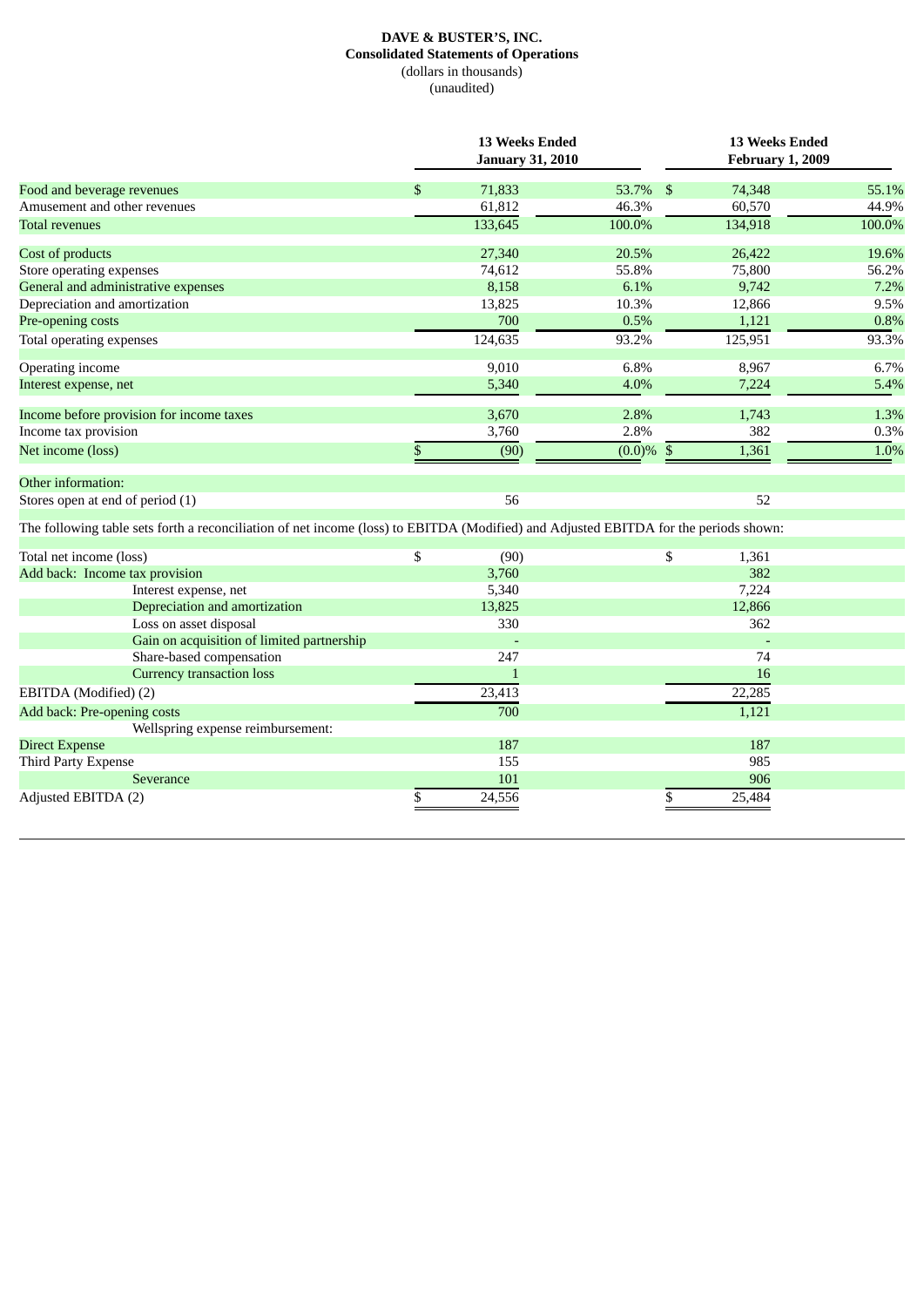## **DAVE & BUSTER'S, INC. Consolidated Statements of Operations** (dollars in thousands)

|                                                                                                                                      |    | <b>52 Weeks Ended</b><br><b>January 31, 2010</b> |               |    | <b>52 Weeks Ended</b><br><b>February 1, 2009</b> |           |  |  |
|--------------------------------------------------------------------------------------------------------------------------------------|----|--------------------------------------------------|---------------|----|--------------------------------------------------|-----------|--|--|
| Food and beverage revenues                                                                                                           | \$ | 269,973                                          | 51.8%         | \$ | 284,779                                          | 53.4%     |  |  |
| Amusement and other revenues                                                                                                         |    | 250,810                                          | 48.2%         |    | 248,579                                          | 46.6%     |  |  |
| <b>Total revenues</b>                                                                                                                |    | 520,783                                          | 100.0%        |    | 533,358                                          | 100.0%    |  |  |
| Cost of products                                                                                                                     |    | 104,137                                          | 20.0%         |    | 104,738                                          | 19.6%     |  |  |
| Store operating expenses                                                                                                             |    | 306,799                                          | 59.0%         |    | 313,687                                          | 58.8%     |  |  |
| General and administrative expenses                                                                                                  |    | 30,437                                           | 5.8%          |    | 34,546                                           | 6.5%      |  |  |
| Depreciation and amortization                                                                                                        |    | 53,658                                           | 10.3%         |    | 49,652                                           | 9.3%      |  |  |
| Pre-opening costs                                                                                                                    |    | 3,881                                            | 0.7%          |    | 2,988                                            | 0.6%      |  |  |
| Total operating expenses                                                                                                             |    | 498,912                                          | 95.8%         |    | 505,611                                          | 94.8%     |  |  |
| Operating income                                                                                                                     |    | 21,871                                           | 4.2%          |    | 27,747                                           | 5.2%      |  |  |
| Interest expense, net                                                                                                                |    | 22,122                                           | 4.2%          |    | 26,177                                           | 4.9%      |  |  |
| Income (loss) before provision (benefit) for income taxes                                                                            |    | (251)                                            | $(0.0)\%$     |    | 1,570                                            | 0.3%      |  |  |
| Income tax provision (benefit)                                                                                                       |    | 99                                               | $0.0\%$       |    | (45)                                             | $(0.0)\%$ |  |  |
| Net income (loss)                                                                                                                    | \$ | (350)                                            | $(0.0) \%$ \$ |    | 1,615                                            | 0.3%      |  |  |
| Other information:                                                                                                                   |    |                                                  |               |    |                                                  |           |  |  |
| Stores open at end of period (1)                                                                                                     |    | 56                                               |               |    | 52                                               |           |  |  |
| The following table sets forth a reconciliation of net income (loss) to EBITDA (Modified) and Adjusted EBITDA for the periods shown: |    |                                                  |               |    |                                                  |           |  |  |
| Total net income (loss)                                                                                                              | \$ | (350)                                            |               | \$ | 1,615                                            |           |  |  |
| Add back: Income tax provision (benefit)                                                                                             |    | 99                                               |               |    | (45)                                             |           |  |  |
| Interest expense, net                                                                                                                |    | 22,122                                           |               |    | 26,177                                           |           |  |  |
| Depreciation and amortization                                                                                                        |    | 53,658                                           |               |    | 49,652                                           |           |  |  |
| Loss on asset disposal                                                                                                               |    | 1,361                                            |               |    | 1,648                                            |           |  |  |
| Gain on acquisition of limited partnership                                                                                           |    | (357)                                            |               |    |                                                  |           |  |  |
| Share-based compensation                                                                                                             |    | 722                                              |               |    | 880                                              |           |  |  |
| Currency transaction (gain) loss                                                                                                     |    | (123)                                            |               |    | 124                                              |           |  |  |
| EBITDA (Modified) (2)                                                                                                                |    | 77,132                                           |               |    | 80,051                                           |           |  |  |
| Add back: Pre-opening costs                                                                                                          |    | 3,881                                            |               |    | 2,988                                            |           |  |  |
| Wellspring expense reimbursement:                                                                                                    |    |                                                  |               |    |                                                  |           |  |  |
| <b>Direct Expense</b>                                                                                                                |    | 750                                              |               |    | 750                                              |           |  |  |
| Third Party Expense                                                                                                                  |    | 155                                              |               |    | 985                                              |           |  |  |
| Severance                                                                                                                            |    | 295                                              |               |    | 906                                              |           |  |  |
| Adjusted EBITDA (2)                                                                                                                  | \$ | 82,213                                           |               | \$ | 85,680                                           |           |  |  |
|                                                                                                                                      |    |                                                  |               |    |                                                  |           |  |  |